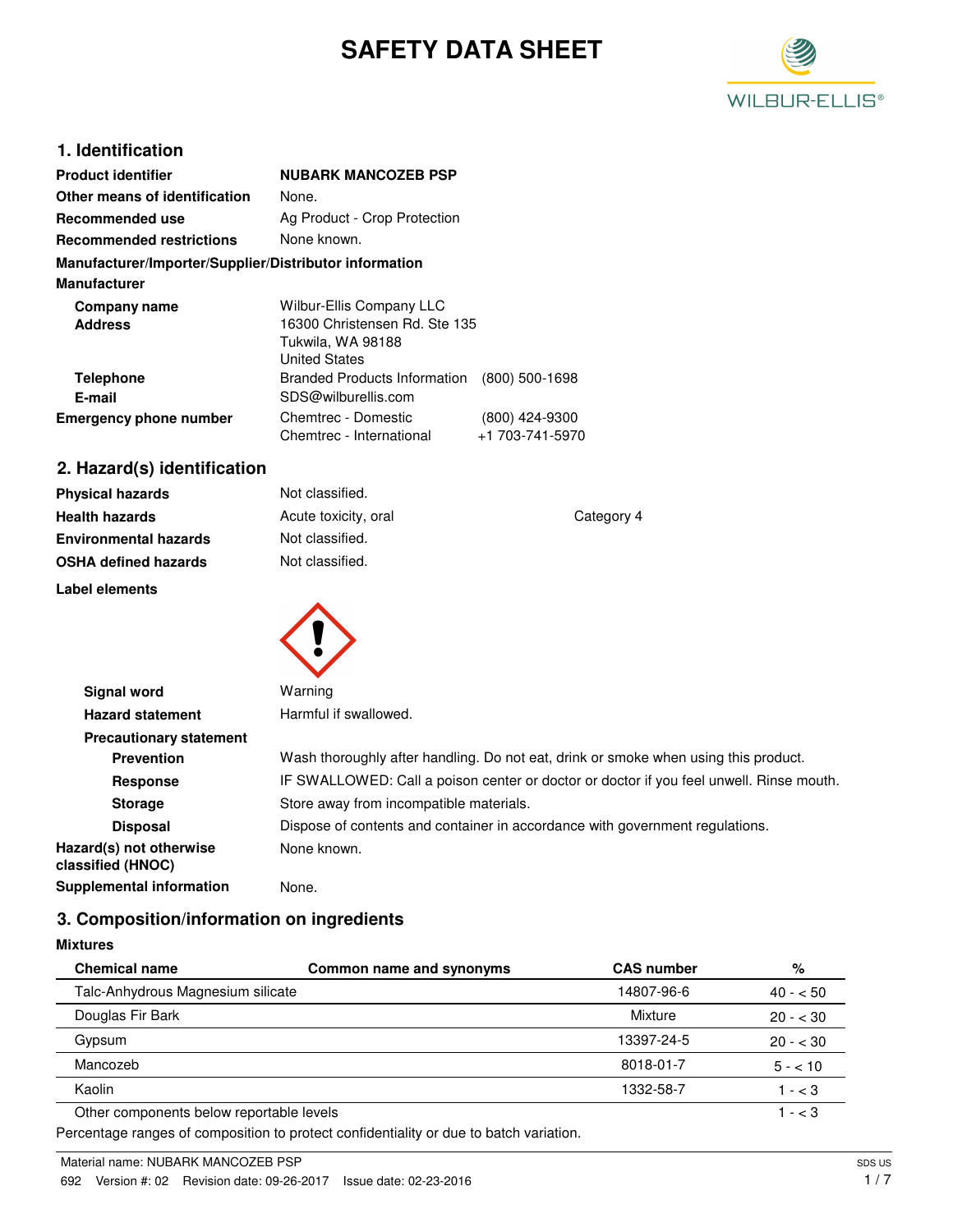## **4. First-aid measures**

| <b>Inhalation</b>                                                            | If dust from the material is inhaled, remove the affected person immediately to fresh air. Call a<br>physician if symptoms develop or persist.                               |
|------------------------------------------------------------------------------|------------------------------------------------------------------------------------------------------------------------------------------------------------------------------|
| <b>Skin contact</b>                                                          | Wash off with soap and water. Get medical attention if irritation develops and persists.                                                                                     |
| Eye contact                                                                  | Do not rub eyes. Rinse with water. Get medical attention if irritation develops and persists.                                                                                |
| Ingestion                                                                    | Rinse mouth. If vomiting occurs, keep head low so that stomach content doesn't get into the lungs.<br>Get medical attention if you feel unwell.                              |
| <b>Most important</b><br>symptoms/effects, acute and<br>delayed              | Upper respiratory tract irritation. Irritation of eyes and mucous membranes. Coughing.                                                                                       |
| Indication of immediate<br>medical attention and special<br>treatment needed | Provide general supportive measures and treat symptomatically. Keep victim warm. Keep victim<br>under observation. Symptoms may be delayed.                                  |
| <b>General information</b>                                                   | Ensure that medical personnel are aware of the material(s) involved, and take precautions to<br>protect themselves. Show this safety data sheet to the doctor in attendance. |

### **5. Fire-fighting measures**

| Suitable extinguishing media                                     | Water fog. Foam. Dry chemical powder. Carbon dioxide (CO2).                                   |
|------------------------------------------------------------------|-----------------------------------------------------------------------------------------------|
| Unsuitable extinguishing<br>media                                | Do not use water jet as an extinguisher, as this will spread the fire.                        |
| Specific hazards arising from<br>the chemical                    | During fire, gases hazardous to health may be formed.                                         |
| Special protective equipment<br>and precautions for firefighters | Self-contained breathing apparatus and full protective clothing must be worn in case of fire. |
| <b>Fire fighting</b><br>equipment/instructions                   | Use water spray to cool unopened containers.                                                  |
| <b>Specific methods</b>                                          | Use standard firefighting procedures and consider the hazards of other involved materials.    |
| <b>General fire hazards</b>                                      | No unusual fire or explosion hazards noted.                                                   |

## **6. Accidental release measures**

| Personal precautions,<br>protective equipment and<br>emergency procedures | Keep unnecessary personnel away. Keep people away from and upwind of spill/leak. Keep out of<br>low areas. Wear appropriate protective equipment and clothing during clean-up. Avoid inhalation<br>of dust from the spilled material. Use a NIOSH/MSHA approved respirator if there is a risk of<br>exposure to dust/fume at levels exceeding the exposure limits. Do not touch damaged containers<br>or spilled material unless wearing appropriate protective clothing. Ensure adequate ventilation.<br>Local authorities should be advised if significant spillages cannot be contained. For personal<br>protection, see section 8 of the SDS. |
|---------------------------------------------------------------------------|---------------------------------------------------------------------------------------------------------------------------------------------------------------------------------------------------------------------------------------------------------------------------------------------------------------------------------------------------------------------------------------------------------------------------------------------------------------------------------------------------------------------------------------------------------------------------------------------------------------------------------------------------|
| <b>Methods and materials for</b><br>containment and cleaning up           | Stop the flow of material, if this is without risk. If sweeping of a contaminated area is necessary<br>use a dust suppressant agent which does not react with the product. Collect dust using a vacuum<br>cleaner equipped with HEPA filter. Minimize dust generation and accumulation. Prevent entry into<br>waterways, sewer, basements or confined areas. Following product recovery, flush area with<br>water. For waste disposal, see section 13 of the SDS.                                                                                                                                                                                 |
| <b>Environmental precautions</b>                                          | Avoid discharge into drains, water courses or onto the ground.                                                                                                                                                                                                                                                                                                                                                                                                                                                                                                                                                                                    |
| 7. Handling and storage                                                   |                                                                                                                                                                                                                                                                                                                                                                                                                                                                                                                                                                                                                                                   |
| Precautions for safe handling                                             | Provide appropriate exhaust ventilation at places where dust is formed. Minimize dust generation<br>and accumulation. Avoid breathing dust. Avoid contact with eyes. Avoid prolonged exposure. Do<br>not taste or swallow. When using, do not eat, drink or smoke. Wear appropriate personal<br>protective equipment. Wash hands thoroughly after handling. Observe good industrial hygiene<br>practices.                                                                                                                                                                                                                                         |
| Conditions for safe storage,                                              | Store in original tightly closed container. Store in a well-ventilated place. Store away from                                                                                                                                                                                                                                                                                                                                                                                                                                                                                                                                                     |

## **8. Exposure controls/personal protection**

#### **Occupational exposure limits**

**including any incompatibilities**

#### **US. OSHA Table Z-1 Limits for Air Contaminants (29 CFR 1910.1000)**

| <b>Components</b>       | Туре | Value             | Form                 |
|-------------------------|------|-------------------|----------------------|
| Gypsum (CAS 13397-24-5) | PEL  | $5 \text{ mg/m}$  | Respirable fraction. |
|                         |      | $15 \text{ mg/m}$ | Total dust.          |

incompatible materials (see Section 10 of the SDS).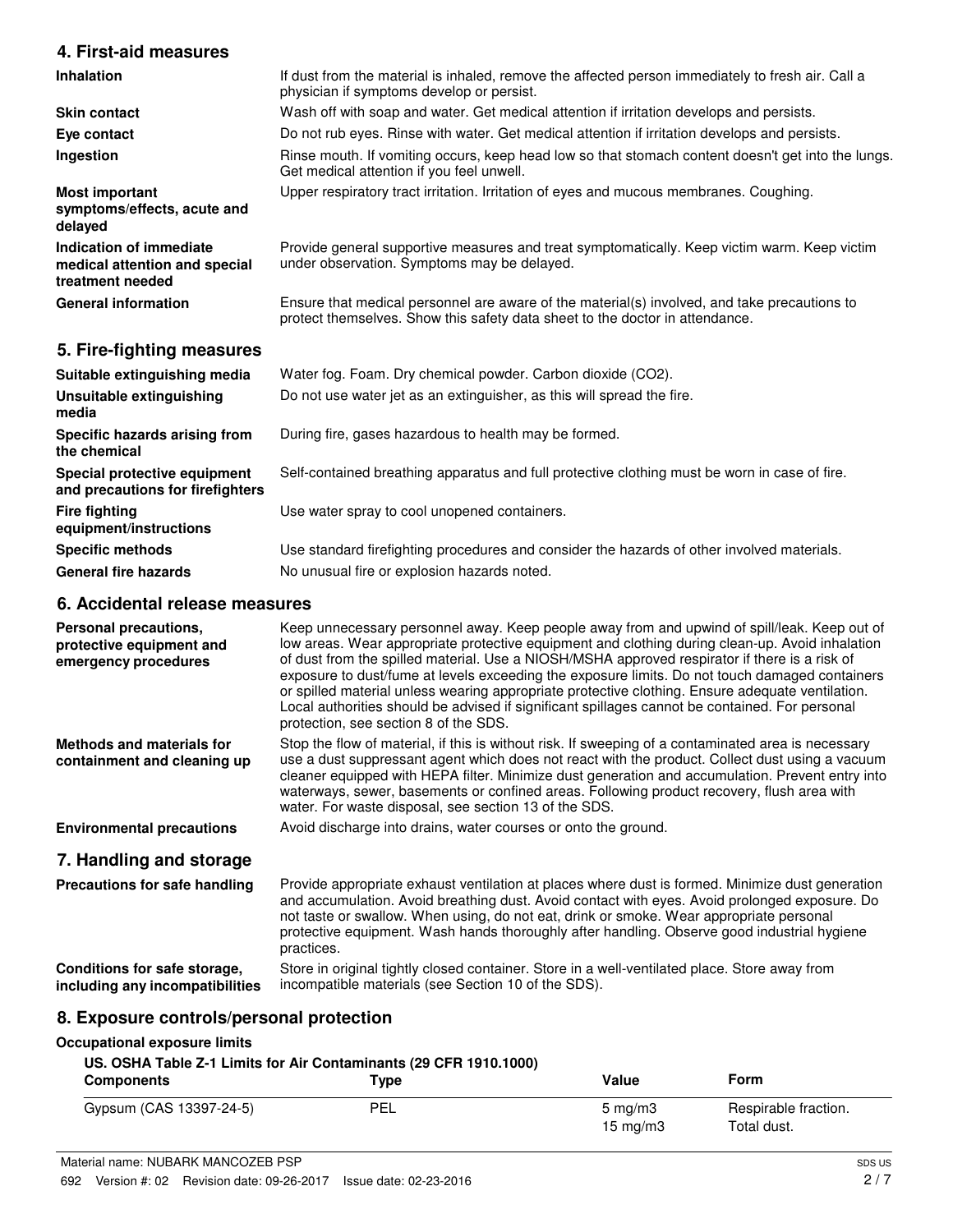| <b>Components</b>                                            | US. OSHA Table Z-1 Limits for Air Contaminants (29 CFR 1910.1000)<br><b>Type</b>                                                                                                                                                                                                                                                                                                                                                                                                                                                                                                                                                                                                                                                                                       | Value                                   | Form                                |
|--------------------------------------------------------------|------------------------------------------------------------------------------------------------------------------------------------------------------------------------------------------------------------------------------------------------------------------------------------------------------------------------------------------------------------------------------------------------------------------------------------------------------------------------------------------------------------------------------------------------------------------------------------------------------------------------------------------------------------------------------------------------------------------------------------------------------------------------|-----------------------------------------|-------------------------------------|
| Kaolin (CAS 1332-58-7)                                       | <b>PEL</b>                                                                                                                                                                                                                                                                                                                                                                                                                                                                                                                                                                                                                                                                                                                                                             | $5 \text{ mg/m}$ 3<br>$15 \text{ mg/m}$ | Respirable fraction.<br>Total dust. |
| Mancozeb (CAS 8018-01-7)                                     | Ceiling                                                                                                                                                                                                                                                                                                                                                                                                                                                                                                                                                                                                                                                                                                                                                                | $5$ mg/m $3$                            |                                     |
| US. OSHA Table Z-3 (29 CFR 1910.1000)<br><b>Components</b>   | <b>Type</b>                                                                                                                                                                                                                                                                                                                                                                                                                                                                                                                                                                                                                                                                                                                                                            | Value                                   | Form                                |
| Talc-Anhydrous Magnesium<br>silicate (CAS 14807-96-6)        | <b>TWA</b>                                                                                                                                                                                                                                                                                                                                                                                                                                                                                                                                                                                                                                                                                                                                                             | $0.3$ mg/m $3$                          | Total dust.                         |
|                                                              |                                                                                                                                                                                                                                                                                                                                                                                                                                                                                                                                                                                                                                                                                                                                                                        | $0.1$ mg/m $3$<br>20 mppcf              | Respirable.                         |
|                                                              |                                                                                                                                                                                                                                                                                                                                                                                                                                                                                                                                                                                                                                                                                                                                                                        | 2.4 mppcf                               | Respirable.                         |
| <b>US. ACGIH Threshold Limit Values</b><br><b>Components</b> | <b>Type</b>                                                                                                                                                                                                                                                                                                                                                                                                                                                                                                                                                                                                                                                                                                                                                            | Value                                   | Form                                |
|                                                              |                                                                                                                                                                                                                                                                                                                                                                                                                                                                                                                                                                                                                                                                                                                                                                        |                                         |                                     |
| Gypsum (CAS 13397-24-5)                                      | <b>TWA</b>                                                                                                                                                                                                                                                                                                                                                                                                                                                                                                                                                                                                                                                                                                                                                             | $10$ mg/m $3$                           | Inhalable fraction.                 |
| Kaolin (CAS 1332-58-7)                                       | <b>TWA</b>                                                                                                                                                                                                                                                                                                                                                                                                                                                                                                                                                                                                                                                                                                                                                             | $2$ mg/m $3$                            | Respirable fraction.                |
| Talc-Anhydrous Magnesium<br>silicate (CAS 14807-96-6)        | <b>TWA</b>                                                                                                                                                                                                                                                                                                                                                                                                                                                                                                                                                                                                                                                                                                                                                             | $2$ mg/m $3$                            | Respirable fraction.                |
| US. NIOSH: Pocket Guide to Chemical Hazards                  |                                                                                                                                                                                                                                                                                                                                                                                                                                                                                                                                                                                                                                                                                                                                                                        |                                         |                                     |
| <b>Components</b>                                            | <b>Type</b>                                                                                                                                                                                                                                                                                                                                                                                                                                                                                                                                                                                                                                                                                                                                                            | Value                                   | Form                                |
| Gypsum (CAS 13397-24-5)                                      | <b>TWA</b>                                                                                                                                                                                                                                                                                                                                                                                                                                                                                                                                                                                                                                                                                                                                                             | $5$ mg/m $3$                            | Respirable.                         |
|                                                              |                                                                                                                                                                                                                                                                                                                                                                                                                                                                                                                                                                                                                                                                                                                                                                        | 10 $mg/m3$                              | Total                               |
| Kaolin (CAS 1332-58-7)                                       | <b>TWA</b>                                                                                                                                                                                                                                                                                                                                                                                                                                                                                                                                                                                                                                                                                                                                                             | $5 \text{ mg/m}$ 3                      | Respirable.                         |
|                                                              |                                                                                                                                                                                                                                                                                                                                                                                                                                                                                                                                                                                                                                                                                                                                                                        | $10$ mg/m $3$                           | Total                               |
| Mancozeb (CAS 8018-01-7)                                     | <b>STEL</b>                                                                                                                                                                                                                                                                                                                                                                                                                                                                                                                                                                                                                                                                                                                                                            | $3$ mg/m $3$                            | Fume.                               |
| Talc-Anhydrous Magnesium                                     | <b>TWA</b><br><b>TWA</b>                                                                                                                                                                                                                                                                                                                                                                                                                                                                                                                                                                                                                                                                                                                                               | 1 $mg/m3$<br>$2$ mg/m $3$               | Fume.<br>Respirable.                |
| silicate (CAS 14807-96-6)                                    |                                                                                                                                                                                                                                                                                                                                                                                                                                                                                                                                                                                                                                                                                                                                                                        |                                         |                                     |
|                                                              | US. Workplace Environmental Exposure Level (WEEL) Guides                                                                                                                                                                                                                                                                                                                                                                                                                                                                                                                                                                                                                                                                                                               |                                         |                                     |
| <b>Components</b>                                            | <b>Type</b>                                                                                                                                                                                                                                                                                                                                                                                                                                                                                                                                                                                                                                                                                                                                                            | Value                                   | Form                                |
| Mancozeb (CAS 8018-01-7)                                     | <b>TWA</b>                                                                                                                                                                                                                                                                                                                                                                                                                                                                                                                                                                                                                                                                                                                                                             | 1 $mg/m3$                               | Total dust.                         |
| <b>Biological limit values</b>                               | No biological exposure limits noted for the ingredient(s).                                                                                                                                                                                                                                                                                                                                                                                                                                                                                                                                                                                                                                                                                                             |                                         |                                     |
| Appropriate engineering<br>controls                          | Good general ventilation (typically 10 air changes per hour) should be used. Ventilation rates<br>should be matched to conditions. If applicable, use process enclosures, local exhaust ventilation,<br>or other engineering controls to maintain airborne levels below recommended exposure limits. If<br>exposure limits have not been established, maintain airborne levels to an acceptable level.<br>Ventilation should be sufficient to effectively remove and prevent buildup of any dusts or fumes<br>that may be generated during handling or thermal processing. If engineering measures are not<br>sufficient to maintain concentrations of dust particulates below the Occupational Exposure Limit<br>(OEL), suitable respiratory protection must be worn. |                                         |                                     |
|                                                              | Individual protection measures, such as personal protective equipment                                                                                                                                                                                                                                                                                                                                                                                                                                                                                                                                                                                                                                                                                                  |                                         |                                     |
| Eye/face protection                                          | Face shield is recommended. Use tight fitting goggles if dust is generated.                                                                                                                                                                                                                                                                                                                                                                                                                                                                                                                                                                                                                                                                                            |                                         |                                     |
| <b>Skin protection</b><br><b>Hand protection</b>             | Wear appropriate chemical resistant gloves.                                                                                                                                                                                                                                                                                                                                                                                                                                                                                                                                                                                                                                                                                                                            |                                         |                                     |
| <b>Other</b>                                                 | Wear suitable protective clothing.                                                                                                                                                                                                                                                                                                                                                                                                                                                                                                                                                                                                                                                                                                                                     |                                         |                                     |
| <b>Respiratory protection</b>                                | Use a NIOSH/MSHA approved respirator if there is a risk of exposure to dust/fume at levels<br>exceeding the exposure limits.                                                                                                                                                                                                                                                                                                                                                                                                                                                                                                                                                                                                                                           |                                         |                                     |
| <b>Thermal hazards</b>                                       | Wear appropriate thermal protective clothing, when necessary.                                                                                                                                                                                                                                                                                                                                                                                                                                                                                                                                                                                                                                                                                                          |                                         |                                     |
| <b>General hygiene</b><br>considerations                     | Keep away from food and drink. Always observe good personal hygiene measures, such as<br>washing after handling the material and before eating, drinking, and/or smoking. Routinely wash<br>work clothing and protective equipment to remove contaminants.                                                                                                                                                                                                                                                                                                                                                                                                                                                                                                             |                                         |                                     |

## **9. Physical and chemical properties**

#### **Appearance**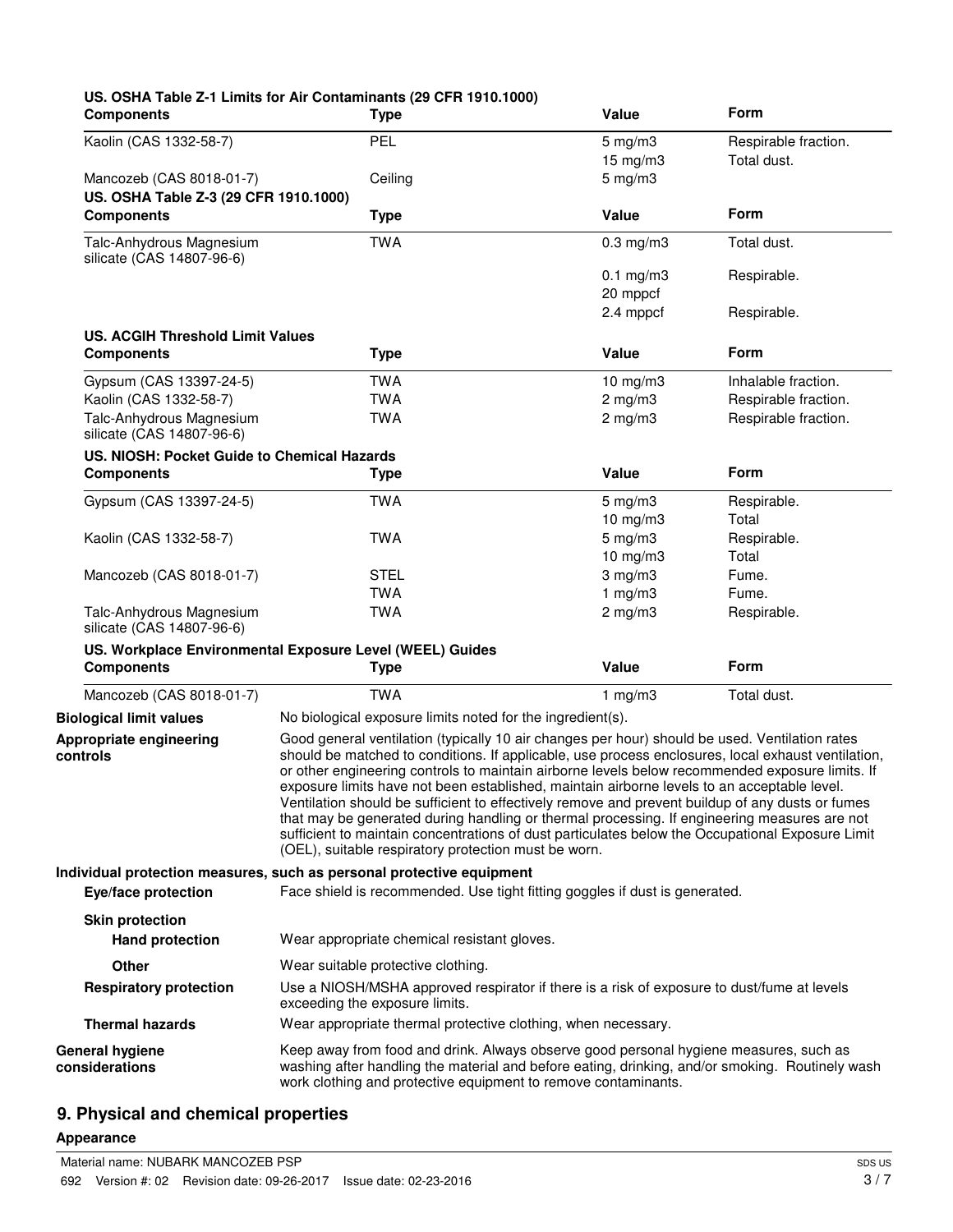| <b>Physical state</b>                             | Solid.                                                                                        |
|---------------------------------------------------|-----------------------------------------------------------------------------------------------|
| Form                                              | Powder.                                                                                       |
| Color                                             | Not available.                                                                                |
| Odor                                              | Not available.                                                                                |
| <b>Odor threshold</b>                             | Not available.                                                                                |
| pH                                                | Not available.                                                                                |
| Melting point/freezing point                      | 377.6 °F (192 °C) estimated                                                                   |
| Initial boiling point and boiling<br>range        | Not available.                                                                                |
| <b>Flash point</b>                                | 280.0 °F (137.8 °C) estimated                                                                 |
| <b>Evaporation rate</b>                           | Not available.                                                                                |
| Flammability (solid, gas)                         | Not available.                                                                                |
| Upper/lower flammability or explosive limits      |                                                                                               |
| <b>Flammability limit - lower</b><br>(%)          | Not available.                                                                                |
| <b>Flammability limit - upper</b><br>(%)          | Not available.                                                                                |
| Explosive limit - lower (%)                       | Not available.                                                                                |
| Explosive limit - upper (%)                       | Not available.                                                                                |
| Vapor pressure                                    | 0.00001 hPa estimated                                                                         |
| <b>Vapor density</b>                              | Not available.                                                                                |
| <b>Relative density</b>                           | Not available.                                                                                |
| Solubility(ies)                                   |                                                                                               |
| <b>Solubility (water)</b>                         | Not available.                                                                                |
| <b>Partition coefficient</b><br>(n-octanol/water) | Not available.                                                                                |
| <b>Auto-ignition temperature</b>                  | Not available.                                                                                |
| <b>Decomposition temperature</b>                  | Not available.                                                                                |
| <b>Viscosity</b>                                  | Not available.                                                                                |
| <b>Other information</b>                          |                                                                                               |
| <b>Density</b>                                    | 2.63 g/cm3 estimated                                                                          |
| <b>Flammability class</b>                         | Combustible IIIB estimated                                                                    |
| <b>Specific gravity</b>                           | 2.63 estimated                                                                                |
| 10. Stability and reactivity                      |                                                                                               |
| Reactivity                                        | The product is stable and non-reactive under normal conditions of use, storage and transport. |

|                                              | The product is stable and non-reactive ander nonnat conditions or door storage and transport.                                  |
|----------------------------------------------|--------------------------------------------------------------------------------------------------------------------------------|
| <b>Chemical stability</b>                    | Material is stable under normal conditions.                                                                                    |
| <b>Possibility of hazardous</b><br>reactions | No dangerous reaction known under conditions of normal use.                                                                    |
| <b>Conditions to avoid</b>                   | Contact with incompatible materials. Avoid dispersal of dust in the air (i.e., clearing dust surfaces<br>with compressed air). |
| Incompatible materials                       | Aluminum.                                                                                                                      |
| <b>Hazardous decomposition</b><br>products   | Irritating and/or toxic fumes and gases may be emitted upon the product's decomposition.                                       |

## **11. Toxicological information**

## **Information on likely routes of exposure**

| <b>Inhalation</b>   | Inhalation of dusts may cause respiratory irritation. Prolonged inhalation may be harmful. |
|---------------------|--------------------------------------------------------------------------------------------|
| <b>Skin contact</b> | No adverse effects due to skin contact are expected.                                       |
| Eve contact         | Dust in the eyes will cause irritation.                                                    |
| Ingestion           | Harmful if swallowed.                                                                      |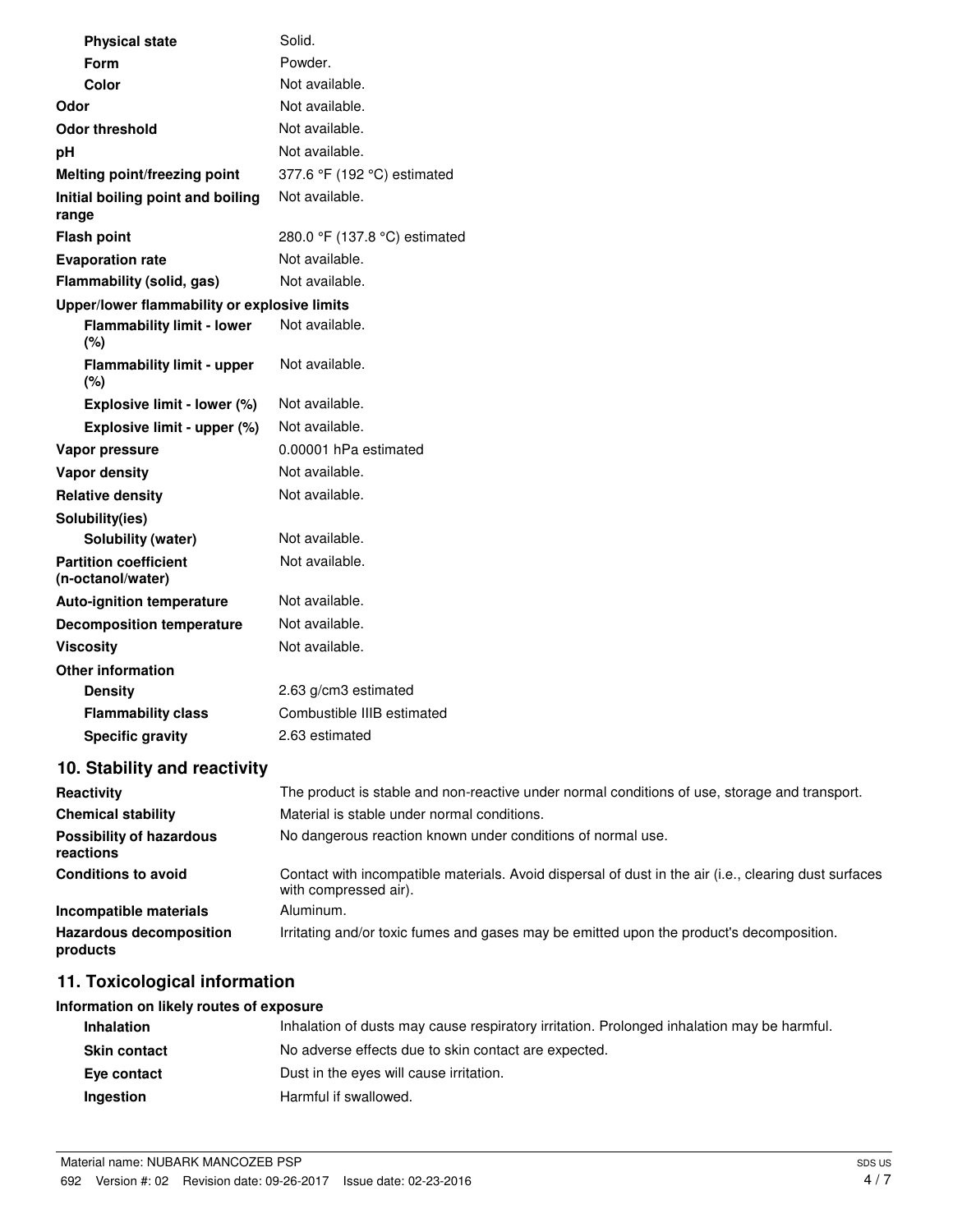| Symptoms related to the<br>physical, chemical and<br>toxicological<br>characteristics | Irritation of eyes and mucous membranes. Upper respiratory tract irritation. Coughing. |
|---------------------------------------------------------------------------------------|----------------------------------------------------------------------------------------|
| Information on toxicological effects                                                  |                                                                                        |

| <b>Acute toxicity</b>                                                                                                                                                                                      | Harmful if swallowed.                                                                                                                                                                                                  |                     |  |  |
|------------------------------------------------------------------------------------------------------------------------------------------------------------------------------------------------------------|------------------------------------------------------------------------------------------------------------------------------------------------------------------------------------------------------------------------|---------------------|--|--|
| <b>Components</b>                                                                                                                                                                                          | <b>Species</b>                                                                                                                                                                                                         | <b>Test Results</b> |  |  |
| Gypsum (CAS 13397-24-5)                                                                                                                                                                                    |                                                                                                                                                                                                                        |                     |  |  |
| <u>Acute</u>                                                                                                                                                                                               |                                                                                                                                                                                                                        |                     |  |  |
| Oral                                                                                                                                                                                                       |                                                                                                                                                                                                                        |                     |  |  |
| LD50                                                                                                                                                                                                       | Rat                                                                                                                                                                                                                    | $>1581$ mg/kg       |  |  |
| * Estimates for product may be based on additional component data not shown.                                                                                                                               |                                                                                                                                                                                                                        |                     |  |  |
| <b>Skin corrosion/irritation</b>                                                                                                                                                                           | Prolonged skin contact may cause temporary irritation.                                                                                                                                                                 |                     |  |  |
| Serious eye damage/eye<br>irritation                                                                                                                                                                       | Dust in the eyes will cause irritation.                                                                                                                                                                                |                     |  |  |
| Respiratory or skin sensitization                                                                                                                                                                          |                                                                                                                                                                                                                        |                     |  |  |
| <b>Respiratory sensitization</b>                                                                                                                                                                           | Not available.                                                                                                                                                                                                         |                     |  |  |
| <b>Skin sensitization</b>                                                                                                                                                                                  | This product is not expected to cause skin sensitization.                                                                                                                                                              |                     |  |  |
| Germ cell mutagenicity                                                                                                                                                                                     | No data available to indicate product or any components present at greater than 0.1% are<br>mutagenic or genotoxic.                                                                                                    |                     |  |  |
| Carcinogenicity                                                                                                                                                                                            | This product is not considered to be a carcinogen by IARC, ACGIH, NTP, or OSHA.                                                                                                                                        |                     |  |  |
| IARC Monographs. Overall Evaluation of Carcinogenicity<br>Talc-Anhydrous Magnesium silicate (CAS 14807-96-6)<br>2B Possibly carcinogenic to humans.<br>3 Not classifiable as to carcinogenicity to humans. |                                                                                                                                                                                                                        |                     |  |  |
|                                                                                                                                                                                                            | OSHA Specifically Regulated Substances (29 CFR 1910.1001-1050)                                                                                                                                                         |                     |  |  |
| Not regulated.<br>US. National Toxicology Program (NTP) Report on Carcinogens                                                                                                                              |                                                                                                                                                                                                                        |                     |  |  |
| Not listed.                                                                                                                                                                                                |                                                                                                                                                                                                                        |                     |  |  |
| <b>Reproductive toxicity</b>                                                                                                                                                                               | This product is not expected to cause reproductive or developmental effects.                                                                                                                                           |                     |  |  |
| Specific target organ<br>toxicity - single exposure                                                                                                                                                        | Not classified.                                                                                                                                                                                                        |                     |  |  |
| Specific target organ<br>toxicity - repeated<br>exposure                                                                                                                                                   | Not classified.                                                                                                                                                                                                        |                     |  |  |
| <b>Aspiration hazard</b>                                                                                                                                                                                   | Not available.                                                                                                                                                                                                         |                     |  |  |
| <b>Chronic effects</b>                                                                                                                                                                                     | Prolonged inhalation may be harmful.                                                                                                                                                                                   |                     |  |  |
| 12. Ecological information                                                                                                                                                                                 |                                                                                                                                                                                                                        |                     |  |  |
| <b>Ecotoxicity</b>                                                                                                                                                                                         | The product is not classified as environmentally hazardous. However, this does not exclude the<br>possibility that large or frequent spills can have a harmful or damaging effect on the environment.                  |                     |  |  |
| Persistence and degradability                                                                                                                                                                              | No data is available on the degradability of this product.                                                                                                                                                             |                     |  |  |
| <b>Bioaccumulative potential</b>                                                                                                                                                                           | No data available.                                                                                                                                                                                                     |                     |  |  |
| <b>Mobility in soil</b>                                                                                                                                                                                    | No data available.                                                                                                                                                                                                     |                     |  |  |
| Other adverse effects                                                                                                                                                                                      | No other adverse environmental effects (e.g. ozone depletion, photochemical ozone creation<br>potential, endocrine disruption, global warming potential) are expected from this component.                             |                     |  |  |
| 13. Disposal considerations                                                                                                                                                                                |                                                                                                                                                                                                                        |                     |  |  |
| <b>Disposal instructions</b>                                                                                                                                                                               | Collect and reclaim or dispose in sealed containers at licensed waste disposal site. Dispose of<br>contents and container in accordance with government regulations.                                                   |                     |  |  |
| <b>Local disposal regulations</b>                                                                                                                                                                          | Dispose in accordance with all applicable regulations.                                                                                                                                                                 |                     |  |  |
| Hazardous waste code                                                                                                                                                                                       | The waste code should be assigned in discussion between the user, the producer and the waste<br>disposal company.                                                                                                      |                     |  |  |
| Waste from residues / unused<br>products                                                                                                                                                                   | Dispose of in accordance with local regulations. Empty containers or liners may retain some<br>product residues. This material and its container must be disposed of in a safe manner (see:<br>Disposal instructions). |                     |  |  |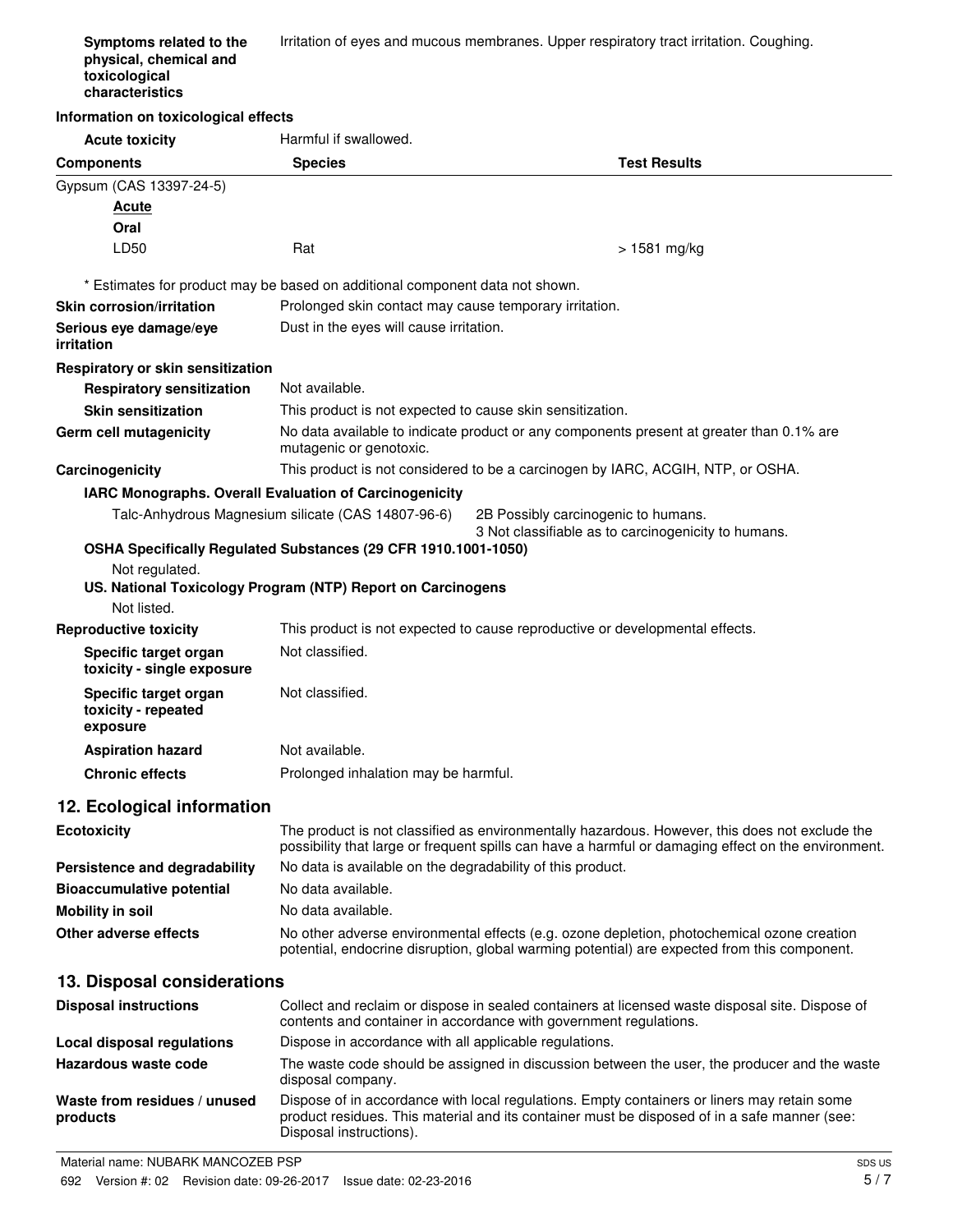Empty containers should be taken to an approved waste handling site for recycling or disposal. Since emptied containers may retain product residue, follow label warnings, if applicable, even after container is emptied.

#### **14. Transport information**

#### **DOT**

Not regulated as dangerous goods.

#### **IATA**

Not regulated as dangerous goods.

#### **IMDG**

Not regulated as dangerous goods.

#### **Transport in bulk according to** Not applicable. **Annex II of MARPOL 73/78 and the IBC Code**

#### **15. Regulatory information**

| US federal regulations | This product is a "Hazardous Chemical" as defined by the OSHA Hazard Communication |
|------------------------|------------------------------------------------------------------------------------|
|                        | Standard, 29 CFR 1910.1200.                                                        |

This chemical is a pesticide product registered by the Environmental Protection Agency and is subject to certain labeling requirements under federal pesticide law. These requirements differ from the classification criteria and hazard information required for safety data sheets, and for workplace labels of non-pesticide chemicals.

This product is exempted from TSCA because it is solely for FIFRA regulated use.

#### **TSCA Section 12(b) Export Notification (40 CFR 707, Subpt. D)**

Not regulated.

#### **CERCLA Hazardous Substance List (40 CFR 302.4)**

Mancozeb (CAS 8018-01-7) Listed. **SARA 304 Emergency release notification**

Not regulated.

**OSHA Specifically Regulated Substances (29 CFR 1910.1001-1050)**

Not regulated.

#### **Superfund Amendments and Reauthorization Act of 1986 (SARA)**

**Hazard categories**

Immediate Hazard - Yes Delayed Hazard - No Fire Hazard - No Pressure Hazard - No Reactivity Hazard - No

#### **SARA 302 Extremely hazardous substance**

Not listed.

**SARA 311/312 Hazardous** No **chemical**

#### **SARA 313 (TRI reporting)**

Not regulated.

#### **Other federal regulations**

#### **Clean Air Act (CAA) Section 112 Hazardous Air Pollutants (HAPs) List**

Mancozeb (CAS 8018-01-7)

**Clean Air Act (CAA) Section 112(r) Accidental Release Prevention (40 CFR 68.130)**

Not regulated.

**Safe Drinking Water Act** Not regulated.

**(SDWA)**

#### **US state regulations**

#### **US. California. Candidate Chemicals List. Safer Consumer Products Regulations (Cal. Code Regs, tit. 22, 69502.3, subd. (a))**

Talc-Anhydrous Magnesium silicate (CAS 14807-96-6)

#### **US. California Proposition 65**

WARNING: This product contains a chemical known to the State of California to cause cancer.